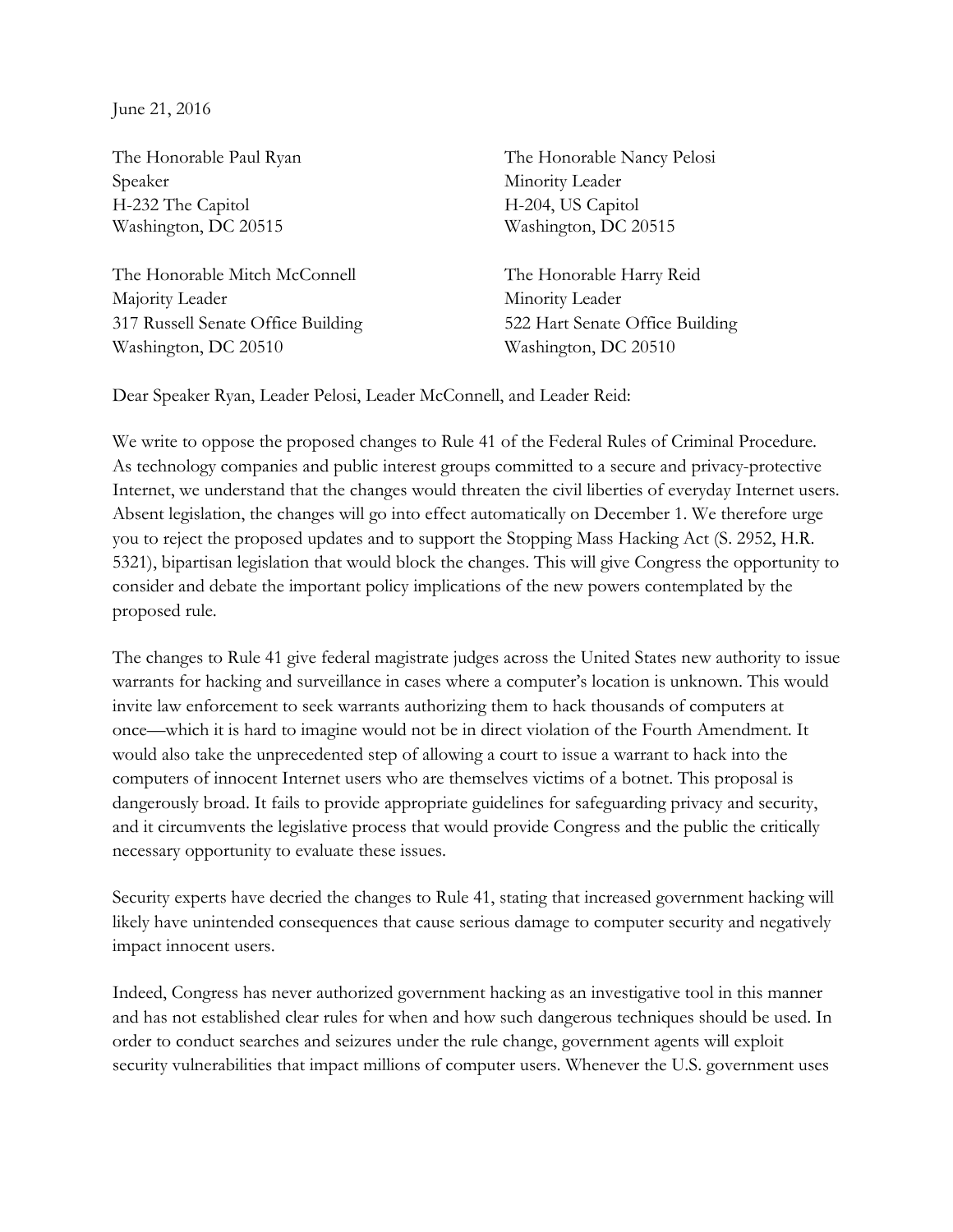such vulnerabilities instead of working to see them swiftly fixed, other governments and malicious hackers will be able to exploit them as well.

Furthermore, when using hacking techniques, government agents will have access to huge amounts of sensitive information. The rule changes do not impose any additional protections to address the heightened impact that government hacking will have on Internet users' security and privacy.

The rule changes attempt to sidestep the legislative process by using a process designed for procedural rules to expand investigatory powers. Congress and the public need adequate time to have an informed debate about government hacking—and an opportunity to consider what safeguards must be instituted—before the usage of these dangerous investigative tools becomes widespread.

The rule changes exacerbate existing problems; they do not fix them. The amendments would encourage forum shopping for warrants, allowing the government to repeatedly use those magistrates who take the most lax view in reviewing warrant applications to authorize the hacking of users around the world.

Moreover, the changes to Rule 41 will disproportionately undermine the privacy of those who have done the most to protect it. Specifically, the proposal would allow warrants for remote hacking in cases where privacy protective technologies obscure the location of a computer. There are countless reasons people may want to use technology to shield their privacy. From journalists communicating with sources to victims of domestic violence seeking information on legal services, people worldwide depend on privacy tools for privacy, personal safety, and data security. Many businesses even require their employees to use virtual private networks for security, especially during travel. Such tools should be actively promoted as a way to safeguard privacy, not discouraged.

The Stopping Mass Hacking Act offers a simple solution: it rejects the changes to Rule 41. Passing this bill by December 1 will ensure that Congress has time to fully consider the issue of government hacking before this practice becomes widespread. We urge you to support this bill and to reject the changes to Rule 41.

Sincerely,

Access Now ACI-Participa Advocacy for Principled Action in Government American Civil Liberties Union American Library Association Amicus AnchorFree Australian Privacy Foundation